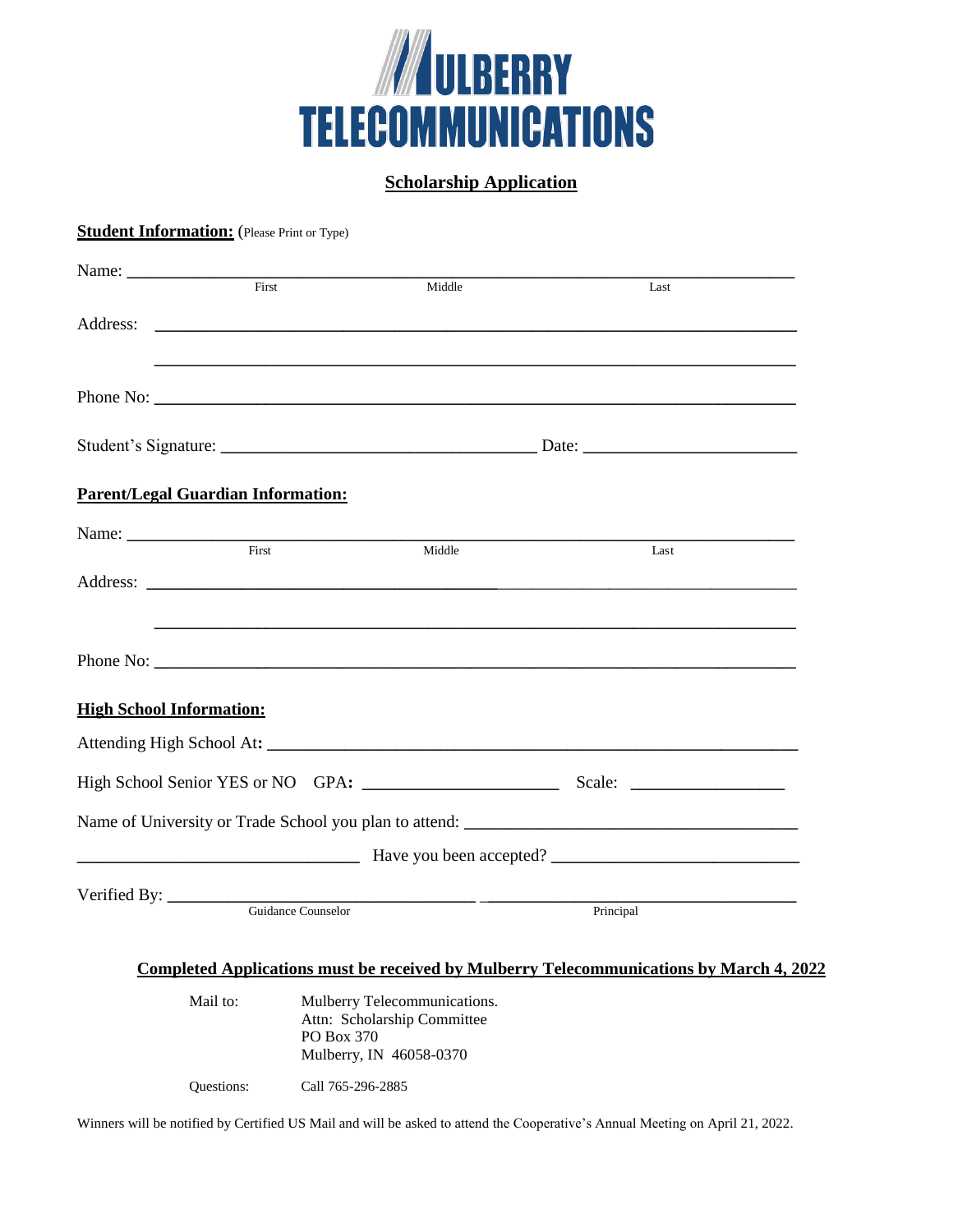

## **Scholarship Guidelines**

Mulberry Cooperative Telephone Co., Inc., hereinafter referred to as "Mulberry Telecommunications", developed this scholarship to further the educational opportunities of the children of our members.

Mulberry Telecommunications will award four scholarships this year to high school seniors from among eligible applicants.

The scholarships are a reimbursement program. The value of each scholarship is one thousand dollars. The student must enroll in an accredited institution of higher education or trade school and present paid receipts to Mulberry Telecommunications which will in turn provide reimbursement.

To be eligible for this scholarship a student must:

- o Live with a parent or legal guardian who is receiving residential landline telephone service, internet or TV from the Mulberry Telecommunications and is a member in good standing.
- o The student must be classified as a full-time high school senior.
- o The scholarship application must be verified by the school's Guidance Counselor and Principal.
- o Applications must be received by Mulberry Telecommunications by March 4, 2022.

Scholarship winners will be determined by a random drawing of all eligible applicants.

Scholarship winners will be encouraged to attend the Cooperative's Annual Meeting on April 21, 2022. Recipients will be notified by Certified US Mail. All questions of eligibility or clarification of the scholarship program should be directed to Mulberry Telecommunications 765-296-2885.

A representative of the Cooperative will attend the recipients' school awards day to present the scholarship.